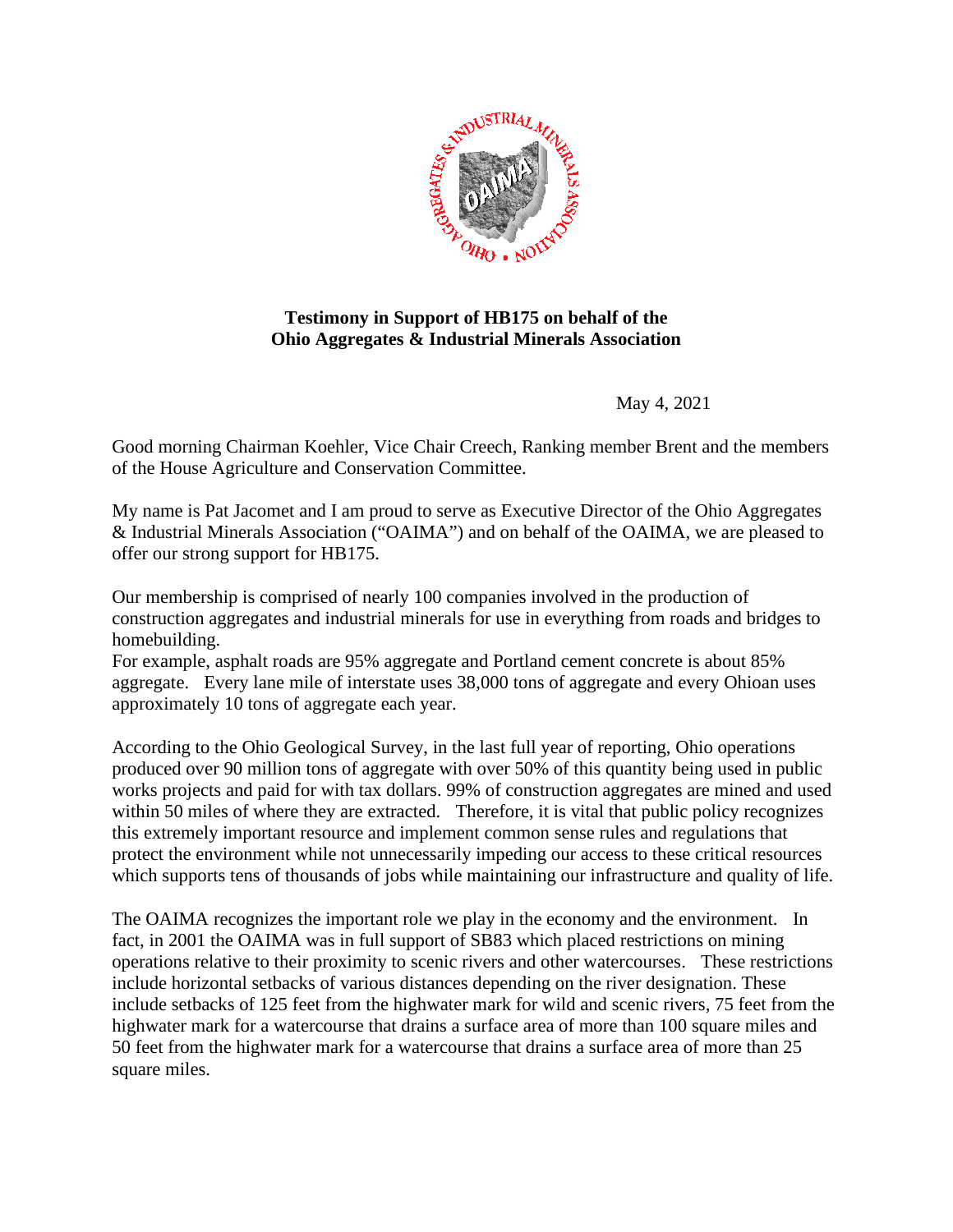As SB83 presented me with my first legislative experience, I must tell you I am proud of that initiative for several reasons. It was the culmination of many discussions with our regulators who worked in good faith to formalize a commonsense approach to protecting jobs and the economy while recognizing our important role in protecting streams and rivers. Secondly and more impressive to me is the fact that our industry supported additional restrictions…. upon ourselves. Our commitment to our important role in the economy while also protecting the environment has never faltered. With the support of SB83 20 years ago which addressed stream and river setbacks, the aggregates and industrial minerals industry demonstrated its commitment to being good stewards of the environment.

As I stated earlier, in 2019, Ohio companies produced just over 90 million tons of aggregates. The basins created during this process, in 2019 alone, created over 14 billion additional gallons of freshwater storage capacity while also creating critical freshwater shoreline habitat. For reference, this is enough freshwater storage capacity to supply the Dayton and Montgomery county area with 195 days of fresh water and the city of Columbus with nearly 100 days of freshwater (1).

Unlike other industries, the unique nature of the production of critical construction materials creates important water storage capacity and freshwater shoreline habitat.

As we have heard in earlier testimony, ephemeral streams only flow in response to precipitation. However, the term "ephemeral streams "is misleading because it includes features such as, erosion gullies, ruts, and possibly puddles that are extensive throughout the landscape. These are not "streams" most of us would envision. The exclusion of "ephemeral streams" from WOTUS is correct and should be mirrored in Ohio. The inclusion of "ephemeral streams" in Ohio's regulatory scheme produces uncertainty and adds additional cost without providing any documented environmental benefits.

Nationally, this regulatory overreach has been recognized and as of last week, Indiana become the 37th state to exclude "ephemeral streams" from its permit and mitigation program.

In conclusion, the members of the OAIMA strongly support HB175 as it follows the federal WOTUS definition, thereby eliminating confusion, uncertainty, and unnecessary costs.

Thank you for the opportunity to offer our support for HB175 and I will be happy to try to answer any questions you may have.